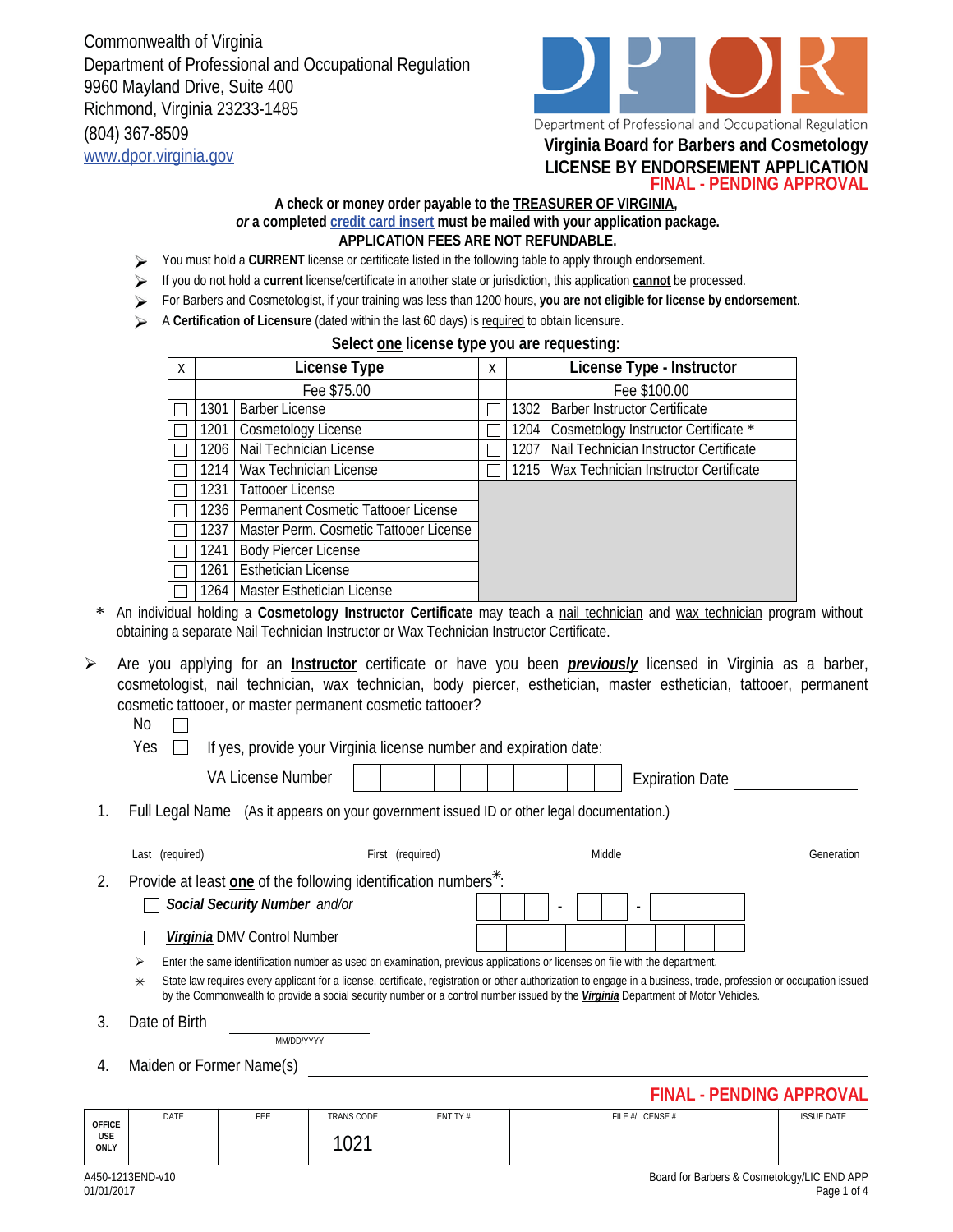## **FINAL - PENDING APPROVAL**

| 5. | Mailing Address (PO Box accepted)<br>The mailing address will be<br>printed on the license. |                   |      |                                                                                                    |              |          |
|----|---------------------------------------------------------------------------------------------|-------------------|------|----------------------------------------------------------------------------------------------------|--------------|----------|
|    |                                                                                             |                   | City |                                                                                                    | <b>State</b> | Zip Code |
| 6. | Street Address (PO Box not accepted)<br>PHYSICAL ADDRESS REQUIRED                           |                   |      | Check here if Street Address is the same as the Mailing Address listed above.                      |              |          |
|    |                                                                                             |                   | City |                                                                                                    | State        | Zip Code |
|    | <b>Contact Numbers</b>                                                                      |                   |      |                                                                                                    |              |          |
|    |                                                                                             | Primary Telephone |      | Alternate Telephone                                                                                |              | Fax      |
| 8. | <b>Email Address</b>                                                                        |                   |      |                                                                                                    |              |          |
|    |                                                                                             |                   |      | Email address is considered a public record and will be disclosed upon request from a third party. |              |          |

9. Do you hold a *current* barber, cosmetologist, nail technician, wax technician, body piercer, esthetician, master esthetician, tattooer, permanent cosmetic tattooer, or master permanent cosmetic tattooer license, certification or registration **issued by any state or territory of the United States** (excluding Virginia)?

No  $\Box$ If no, this application **cannot** be processed. Complete the Exam & License application.

- $Yes \tIf yes, complete the following questions:$ 
	- A. List the following state/jurisdiction where a license, certification or registration has been issued: (List all *current* and *expired* professional types listed above.)

| Professional Type | State/Jurisdiction | License, Certification or<br><b>Registration Number</b> | <b>Expiration Date</b> |
|-------------------|--------------------|---------------------------------------------------------|------------------------|
|                   |                    |                                                         |                        |
|                   |                    |                                                         |                        |
|                   |                    |                                                         |                        |

- B. Are you in good standing as a licensed, certified, or registered professional for the states/jurisdictions listed in question 9.A?
	- Yes  $\Box$
	-
	- No  $\Box$  If *no*, provide an original Certification of Licensure<sup>\*</sup> (dated within the last 60 days) from each state/jurisdiction where you are *not* in good standing.
- C. Have you successfully completed any *training* or an *apprenticeship program* to become a licensed, certified or registered professional for the states/jurisdictions listed in question 9.A?
	- No If no, you **do not qualify** by Endorsement. Complete the Exam and License Application.
	-

Yes □ If yes, provide a *Certification of Licensure/Letter of Good Standing* (dated within the last

*60 days) prepared by the state board or regulatory body.*  Provide the following:

 $\Box$  Training : (Total hours completed)  $\div$ 

Apprenticeship Program : (Total hours completed)

For Barbers and Cosmetologist, if your training was less than 1200 hours, you are **not** eligible for a license by endorsement.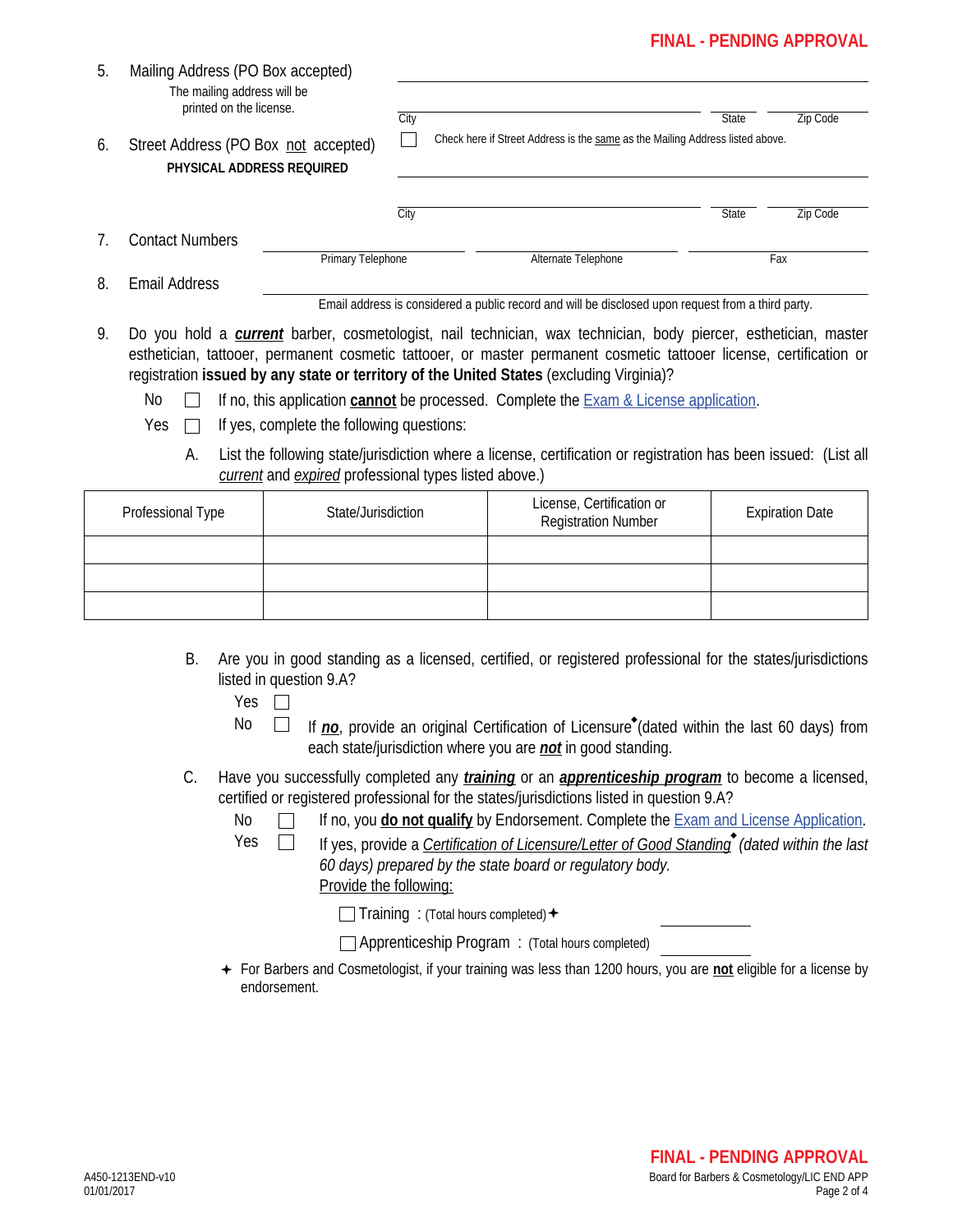- Have you successfully completed an *examination* to become a licensed, certified or registered professional for the states/jurisdictions listed in question 9.A? D.
	- No **If no, you do not qualify** by Endorsement. Complete the **Exam and License Application**.

Yes

If yes, provide a *Certification of Licensure/Letter of Good Standing*<sup>\*</sup> (dated within the last *60 days) prepared by the state board or regulatory body.*

 Certifications of Licensure/Letter of Good Standing; prepared by the state board or regulatory body must include: 1) the license/certification/registration number; 2) the initial date of licensure; 3) the expiration date of the license 4) *the means of obtaining licensure (i.e. exam, reciprocity, etc.) and the minimum requirement that were met to qualify for licensure;* and *5) all closed disciplinary actions resulting in a violation or undetermined finding. Certification must be mailed directly to:*

*Board for Barbers and Cosmetology, 9960 Mayland Drive, Suite 400, Richmond, VA 23233-1485*

10. Have you ever been subject to a **disciplinary action** taken by any (including Virginia) local, state or national regulatory body? This includes but is not limited to any monetary penalties, fines, suspensions, revocations, surrender of a license in connection with a disciplinary action or voluntary termination of a license.

| ٠ |
|---|
|---|

- Yes  $\Box$  If yes, complete the Disciplinary Action Reporting Form.
- 11. Have you ever had an application for licensure, certification or registration as a practitioner or instructor in the fields of barbering, cosmetology, waxing, nail care, esthetics, body-piercing, or tattooing **denied** by any (including Virginia) local, state or national regulatory body?
	- $No$   $\Box$
	- $Yes \Box$  If yes, complete the Denial of Licensure Reporting Form.
- Have you ever been convicted or found quilty, regardless of the manner of adjudication, in any jurisdiction of the United States of any **felony** within the last 20 years? *Any plea of nolo contendere shall be considered a conviction.* 12.

- Yes  $\Box$ If yes, complete the Criminal Conviction Reporting Form.
- B. Have you been convicted or found guilty, regardless of the manner of adjudication, in any jurisdiction of the United States of any **misdemeanor involving moral turpitude, sexual offense, drug distribution or physical injury** within the last two (2) years? *Any plea of nolo contendere shall be considered a conviction.*
	- No  $\Box$

Yes  $\Box$  If yes, complete the Criminal Conviction Reporting Form.